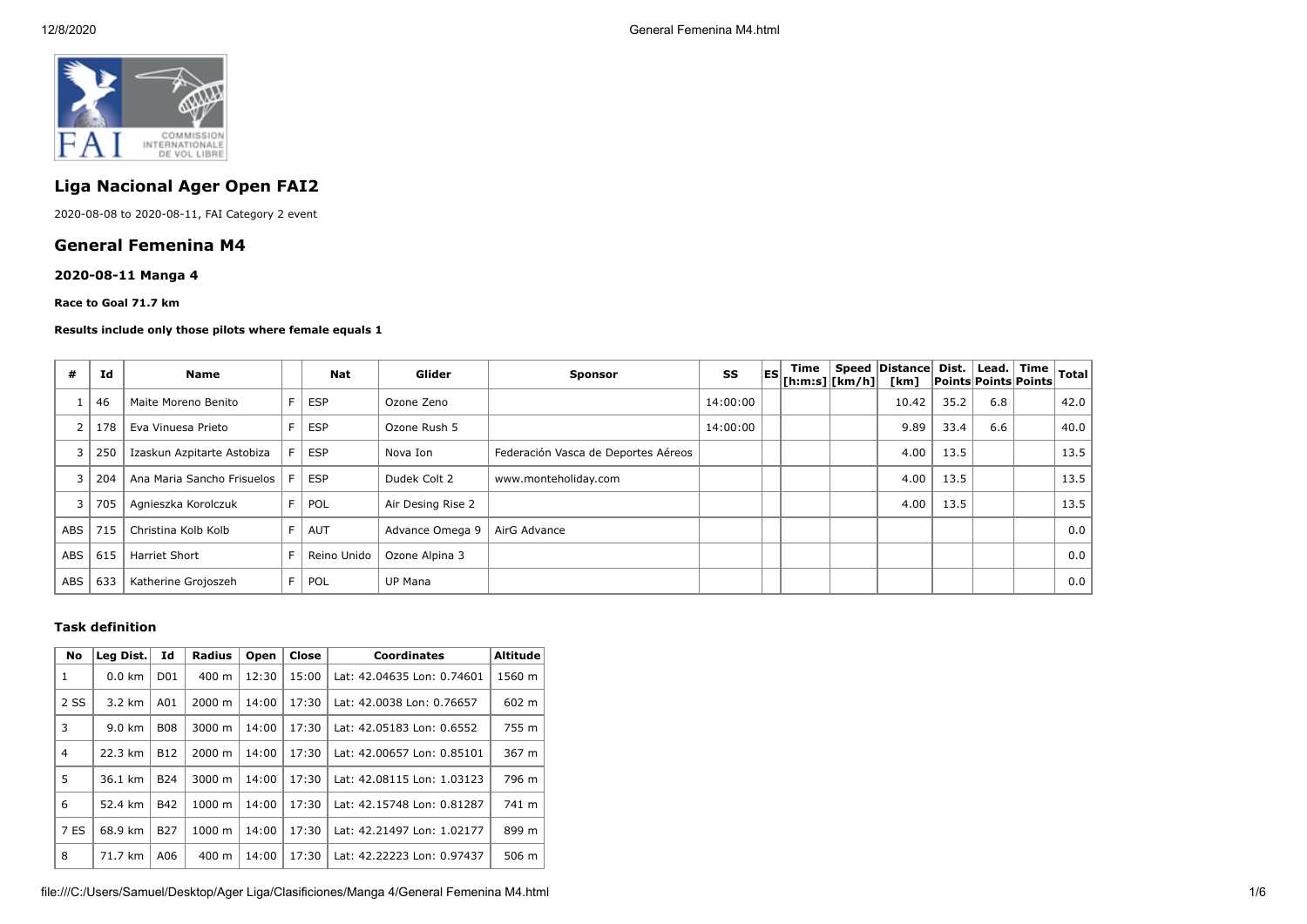## **Notes**

| Ιd    | Name                          | <b>Note</b> |
|-------|-------------------------------|-------------|
| 615 l | Harriet Short                 | Ausente     |
| 633   | Katherine Grojoszeh   Ausente |             |
| 715   | Christina Kolb Kolb           | Ausente     |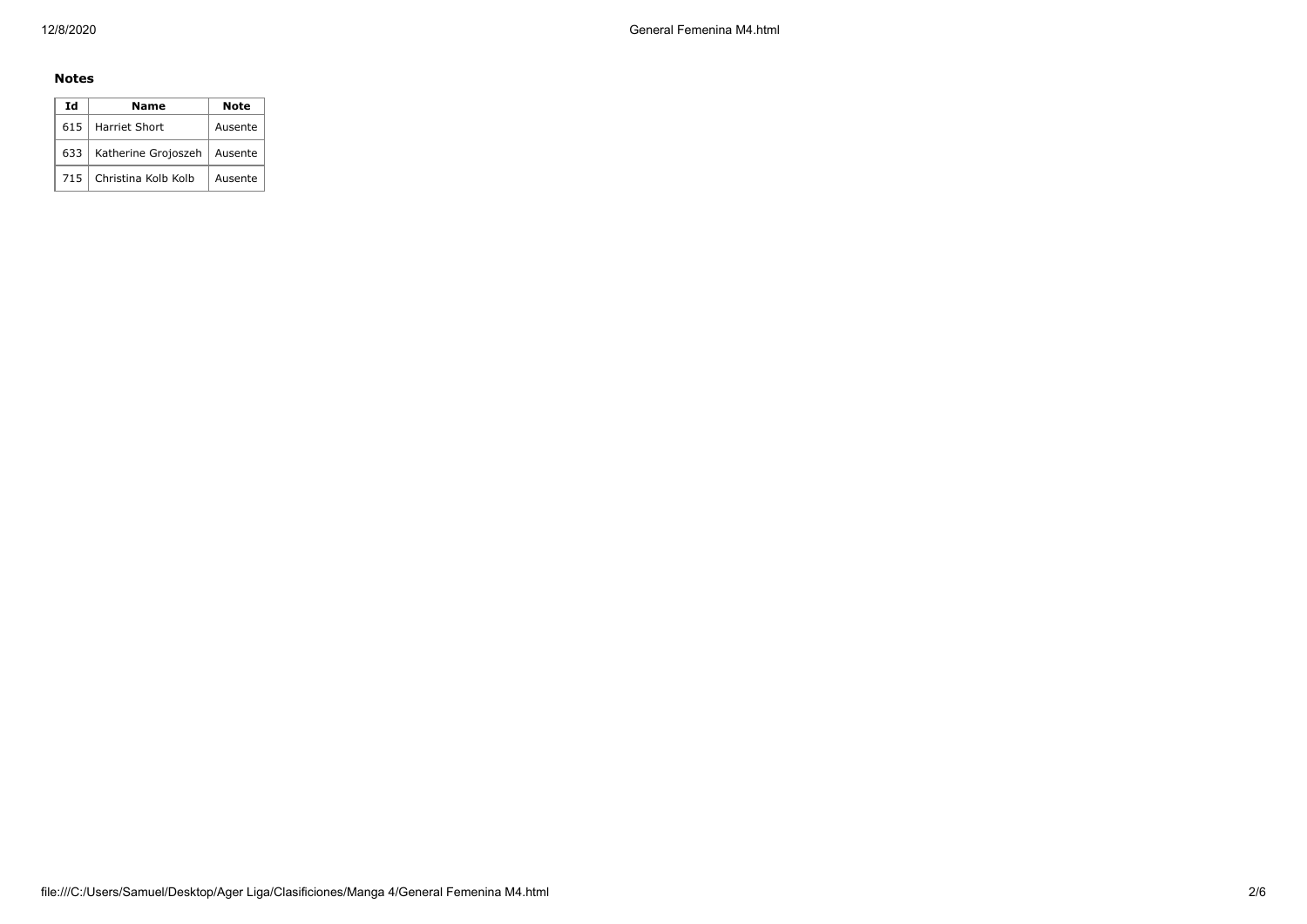**Pilots not yet processed (NYP)**

**Id Name**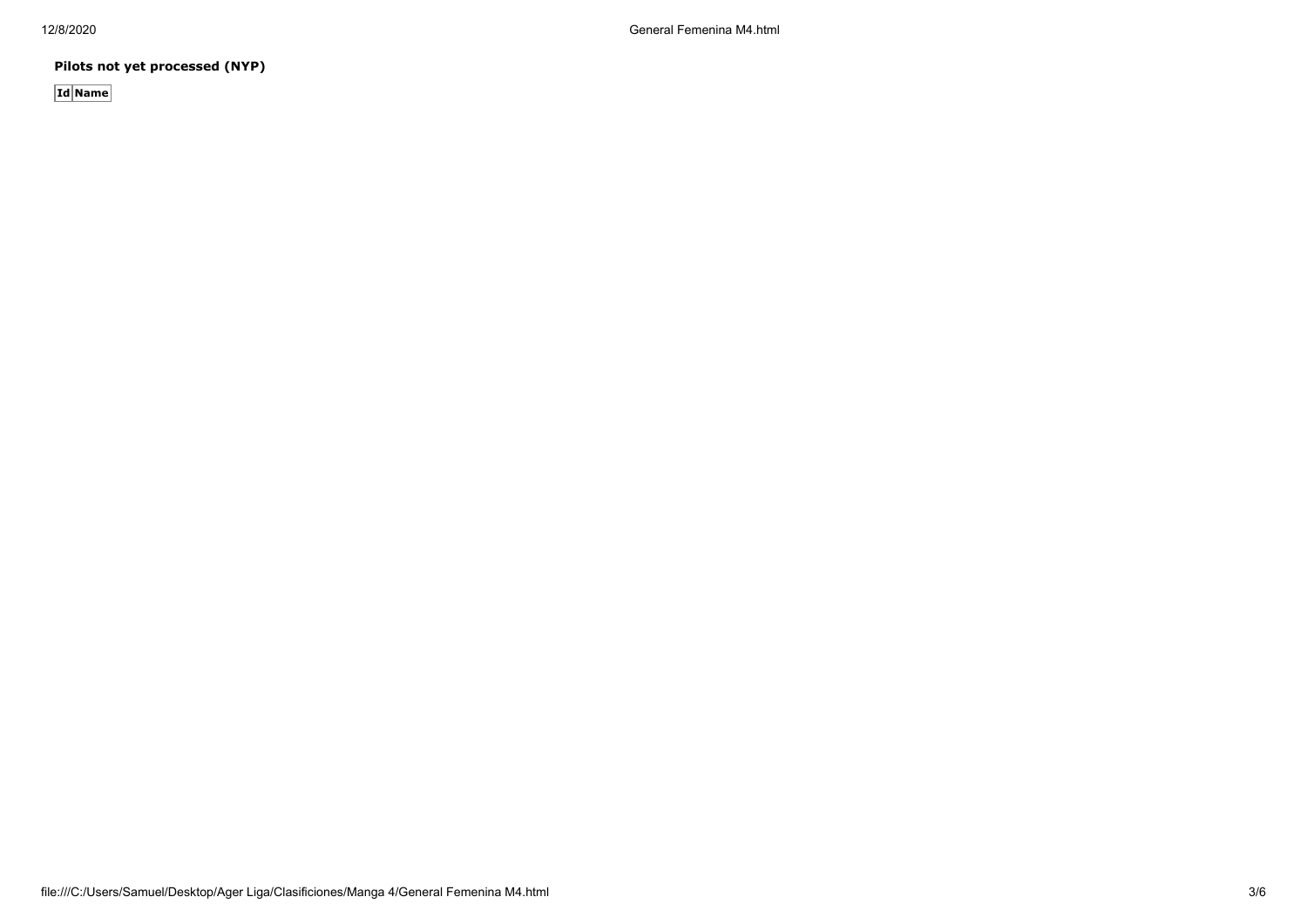### **Task statistics**

| param                           | value                     |
|---------------------------------|---------------------------|
| ss distance                     | 65.592                    |
| task_distance                   | 71.711                    |
| launch_to_ess_distance          | 68.904                    |
| no_of_pilots_present            | 5                         |
| no_of_pilots_flying             | 5                         |
| no_of_pilots_lo                 | 5                         |
| no of pilots reaching nom dist  | 0                         |
| no of pilots reaching es        | 0                         |
| no_of_pilots_reaching_goal      | 0                         |
| sum_flown_distance              | 29.69                     |
| best_dist                       | 10.422                    |
| best time                       | 0                         |
| worst_time                      | 0                         |
| qnh_setting                     | 1013.25                   |
| no_of_pilots_in_competition     | 8                         |
| no_of_pilots_landed_before_stop | 0                         |
| sum_dist_over_min               | 12.309                    |
| sum_real_dist_over_min          | 12.309                    |
| sum_flown_distances             | 29.69                     |
| best_real_dist                  | 10.422                    |
| last_start_time                 | 2020-08-11T14:00:00+02:00 |
| max_time_to_get_time_points     | 0                         |
| goalratio                       | 0                         |
| arrival_weight                  | 0                         |
| departure_weight                | 0                         |
| leading_weight                  | 0.162                     |
| time_weight                     | 0                         |
| distance_weight                 | 0.838                     |
| smallest_leading_coefficient    | 0.9044                    |
| available_points_distance       | 35.2182                   |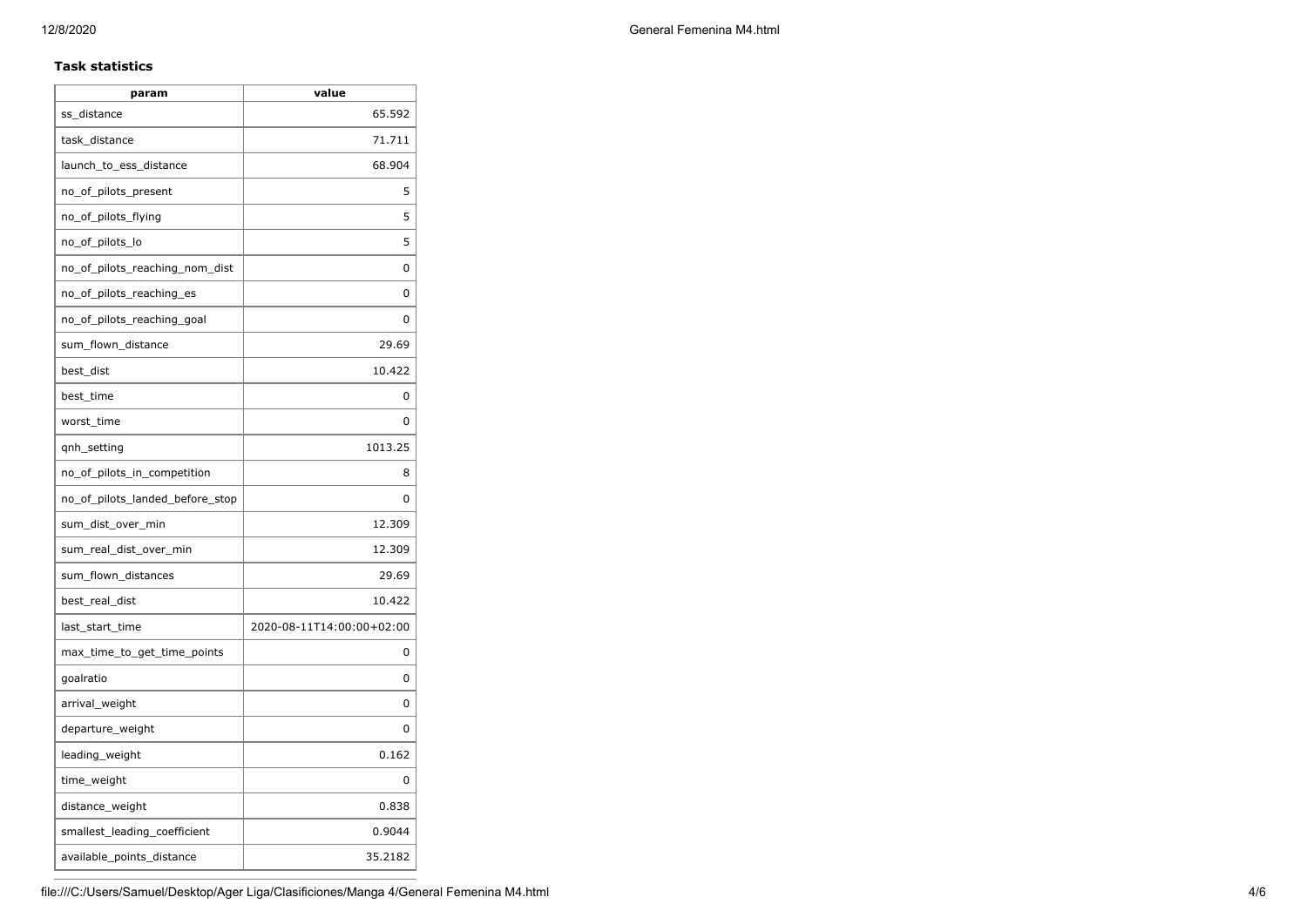| General Femenina M4.html |
|--------------------------|
|                          |

| param                       | value        |
|-----------------------------|--------------|
| available_points_time       | <sup>0</sup> |
| available_points_departure  | O            |
| available_points_leading    | 6.8083       |
| available_points_arrival    | 0            |
| time validity               | 0.3534       |
| launch_validity             | 1            |
| distance_validity           | 0.1189       |
| stop_validity               | 1            |
| day_quality                 | 0.042        |
| ftv_day_validity            | 0.042        |
| time_points_stop_correction | ი            |

## **Scoring formula settings**

| param                                        | value    |
|----------------------------------------------|----------|
| id                                           | GAP2020  |
| use_distance_points                          | 1        |
| use_time_points                              | 1        |
| use_departure_points                         | $\Omega$ |
| use_leading_points                           | 1        |
| use_arrival_position_points                  | $\Omega$ |
| use_arrival_time_points                      | 0        |
| time points if not in goal                   | 0        |
| jump_the_gun_factor                          | 0        |
| jump_the_gun_max                             | $\Omega$ |
| use_1000_points_for_max_day_quality          | $\Omega$ |
| normalize_1000_before_day_quality            | $\Omega$ |
| time_validity_based_on_pilot_with_speed_rank | 1        |
| bonus_gr                                     | 4        |
| no pilots in goal factor                     | 0.8      |
| task_stopped_factor                          | 0.7      |
| min_dist                                     | 4        |
| nom dist                                     | 40       |